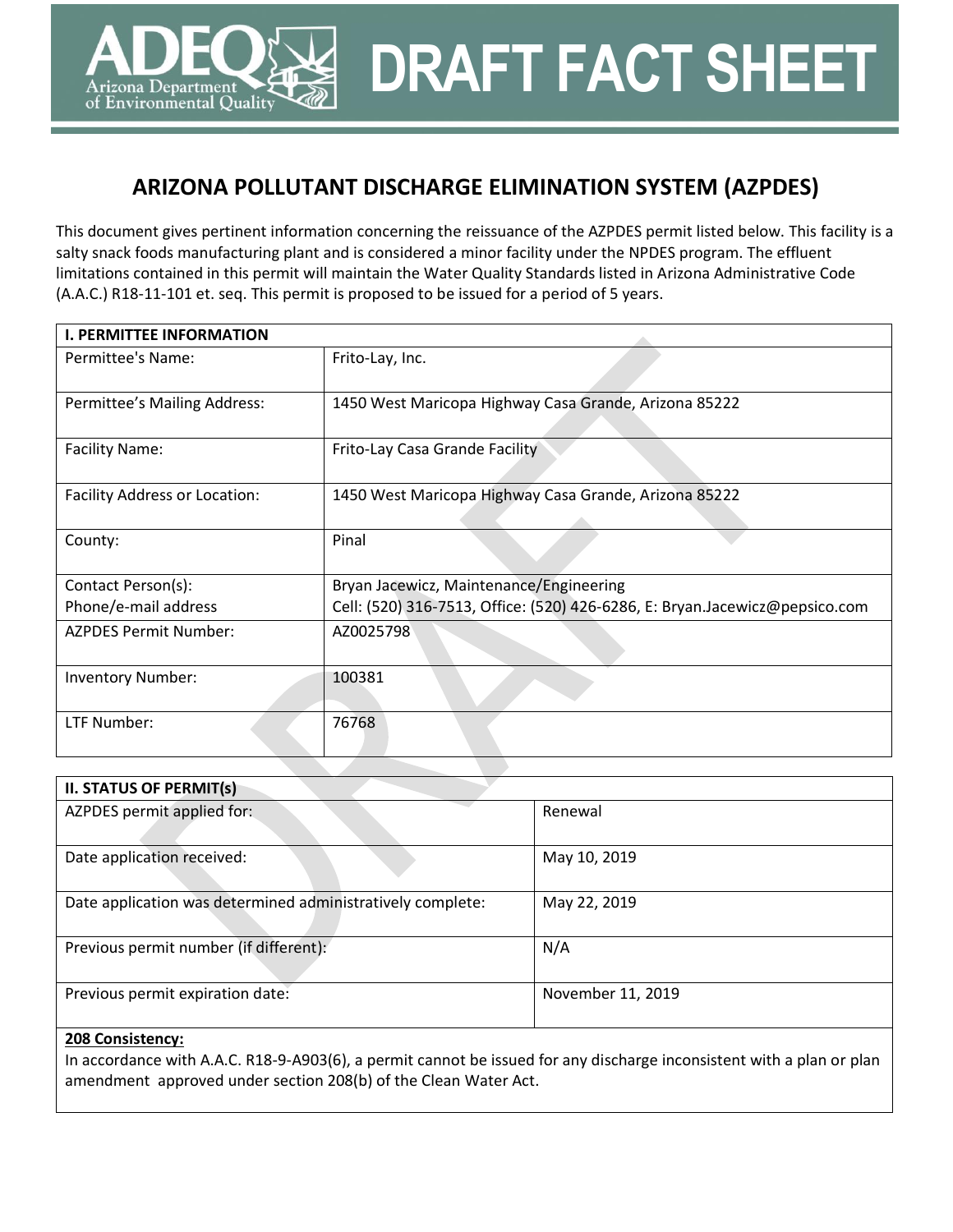

### **II. STATUS OF PERMIT(s)**

208 Plan consistency is not required for industrial facilities.

Frito-Lay, Inc. has the following permits issued by ADEQ applicable to the Frito-Lay Casa Grande Facility:

| <b>Type of Permit</b>                  |          |                                   |
|----------------------------------------|----------|-----------------------------------|
| <b>Aquifer Protection Permit (APP)</b> | P-100381 | Regulates discharges to the local |
|                                        |          | aquifer                           |

| <b>III. GENERAL FACILITY INFORMATION</b> |                                                                                                                                                                                                                                                                                                                                 |
|------------------------------------------|---------------------------------------------------------------------------------------------------------------------------------------------------------------------------------------------------------------------------------------------------------------------------------------------------------------------------------|
| Type of Facility:                        | Industrial Facility - Manufacturer of Salty Snack Foods                                                                                                                                                                                                                                                                         |
| <b>Facility Location Description:</b>    | The facility is located on the north side of the Maricopa Highway,<br>approximately 0.7 mile south of the North Branch of the Santa Cruz<br>Wash.                                                                                                                                                                               |
| Design Capacity:                         | $0.69$ mgd                                                                                                                                                                                                                                                                                                                      |
| Treatment Processes:                     | Primary clarifier and a membrane bioreactor (MBR) followed by a low-<br>pressure reverse osmosis (LPRO).                                                                                                                                                                                                                        |
| Nature of facility discharge:            | Treated process wastewater from a chip manufacturing facility.                                                                                                                                                                                                                                                                  |
| Average flow per discharge:              | <10,000 gallons                                                                                                                                                                                                                                                                                                                 |
| Continuous or intermittent discharge:    | Intermittent discharge: According to a phone conversation with the<br>permittee on July 19, 2019, the average frequency of discharge is 10<br>days per month; the duration of the flow is 1-2 days on an average<br>basis. The average discharge volume is <10,000 gallons.                                                     |
| Discharge pattern summary:               | The discharge will not be on a daily or routine basis, but only under<br>conditions when the plant's LPRO is off-line (not operating), replacing<br>granular activated carbon (GAC), completing preventative<br>maintenances (PMs) on LPRO arrays, and producing more water than<br>needed or under other emergency situations. |

Frito-Lay, Inc. owns and operates a salty snack food manufacturing facility in Casa Grande, Arizona. Process wastewater is currently pre-treated by screening to remove large solids and then discharged to a transfer sump; solids generated from the pretreatment screening process are hauled off site. Oily wastewater from the fryer boilouts flows to the oil/water separator, where a skimmer belt removes oil, and then to the transfer sump. Starch water from the potato slice washer overflow is treated by starch removal system. Food-grade defoamer, such as Hydrite Chemical Company's Suppressor 3579S, is used to control the foam during starch recovery process. The clarified low starch wastewater is then discharged to the transfer sump.

Process wastewater from the facility is treated in an advanced wastewater treatment system as described above. This wastewater can be recycled into the manufacturing facility as well as agricultural irrigation.

All on-site sanitary wastewater and the LPRO reject stream is discharged to the City of Casa Grande Wastewater Treatment Plant via sewer line, this accounts for approximately 85% of the facilities effluent.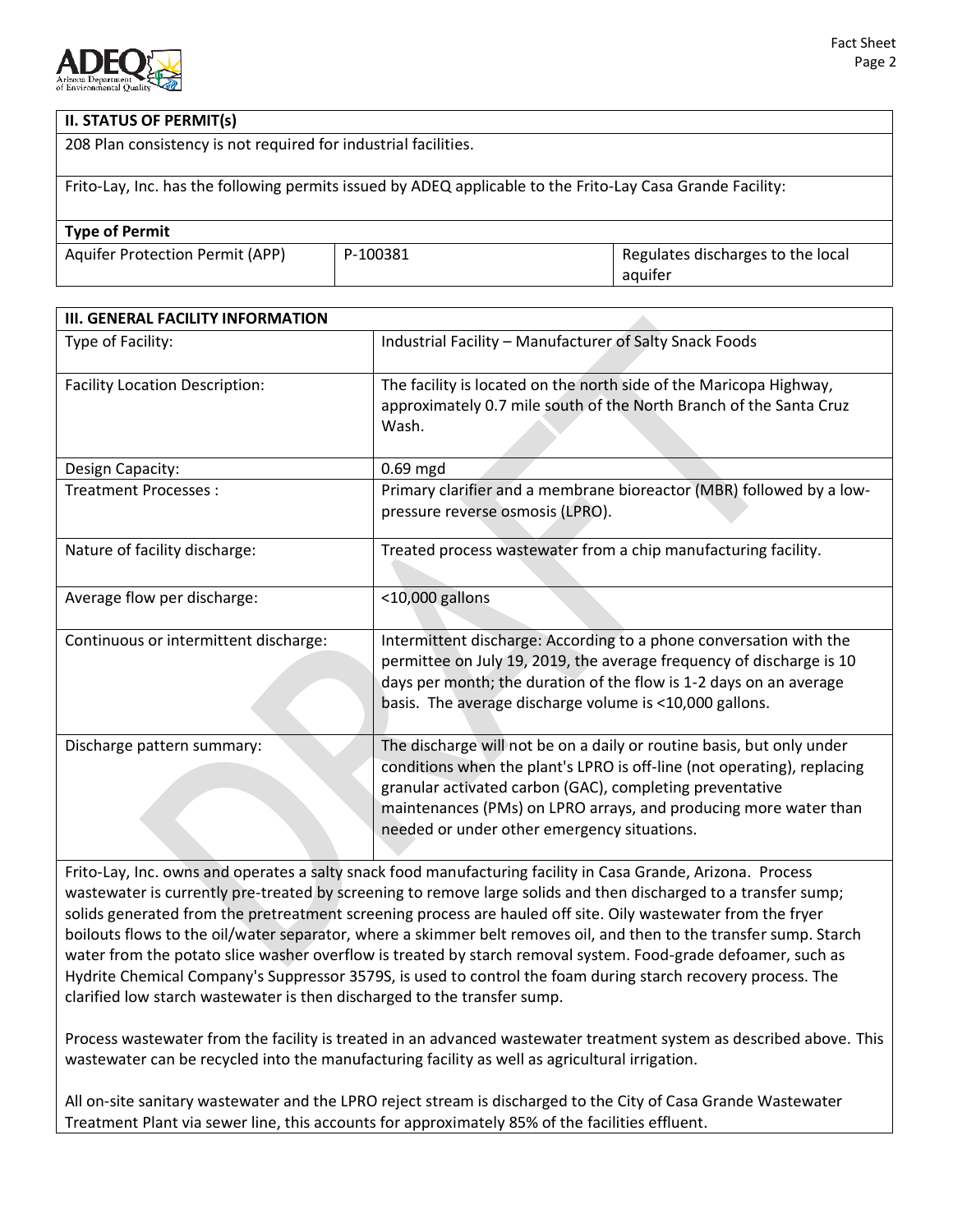

### **IV. RECEIVING WATER**

The State of Arizona has adopted water quality standards to protect the designated uses of its surface waters. Streams have been divided into segments and designated uses assigned to these segments. The water quality standards vary by designated use depending on the level of protection required to maintain that use.

| <b>Receiving Water:</b>                                                                                                 | Effluent enters the San Carlos Irrigation District Canal. The canal directly discharges to |  |  |
|-------------------------------------------------------------------------------------------------------------------------|--------------------------------------------------------------------------------------------|--|--|
|                                                                                                                         | an unnamed wash that is a tributary to the North Branch of the Santa Cruz                  |  |  |
| River Basin:                                                                                                            | Santa Cruz River Basin                                                                     |  |  |
|                                                                                                                         |                                                                                            |  |  |
| Outfall Location(s):                                                                                                    | Outfall 001:<br>Township 6S, Range 5E, Section 14                                          |  |  |
|                                                                                                                         | Latitude 32° 54' 20" N, Longitude 111° 47' 40" W                                           |  |  |
|                                                                                                                         |                                                                                            |  |  |
| The outfall discharges to, or the discharge may reach, a surface water listed in Appendix B of A.A.C. Title 18, Chapter |                                                                                            |  |  |
| 11, Article 1.                                                                                                          |                                                                                            |  |  |

| Designated uses for the | Aquatic and Wildlife ephemeral water (A&We) |
|-------------------------|---------------------------------------------|
| receiving water listed  | Partial Body Contact (PBC)                  |
| above:                  |                                             |

Per A.A.C. R18-11-113(D), the water quality standards that apply to effluent-dependent waters (EDWs) will be applied to derive discharge limitations for any point source discharge of wastewater to an ephemeral water. The draft AZPDES permit includes discharge limitations and monitoring requirements designed to achieve compliance with A&Wedw standards.

Therefore, the following uses are being applied to the receiving water:

- Aquatic and Wildlife effluent dependent water (A&Wedw)
- Partial Body Contact (PBC)

| Is the receiving water on | No, and there are no TMDL issues associated. |  |
|---------------------------|----------------------------------------------|--|
| the 303(d) list?          |                                              |  |
|                           |                                              |  |

Given the uses stated above, the applicable narrative water quality standards are described in A.A.C. R18-11-108, and the applicable numeric water quality standards are listed in A.A.C. R18-11-109 and in Appendix A thereof. There are two standards for the Aquatic and Wildlife uses, acute and chronic. In developing AZPDES permits, the standards for all applicable designated uses are compared and limits that will protect for all applicable designated uses are developed based on the standards.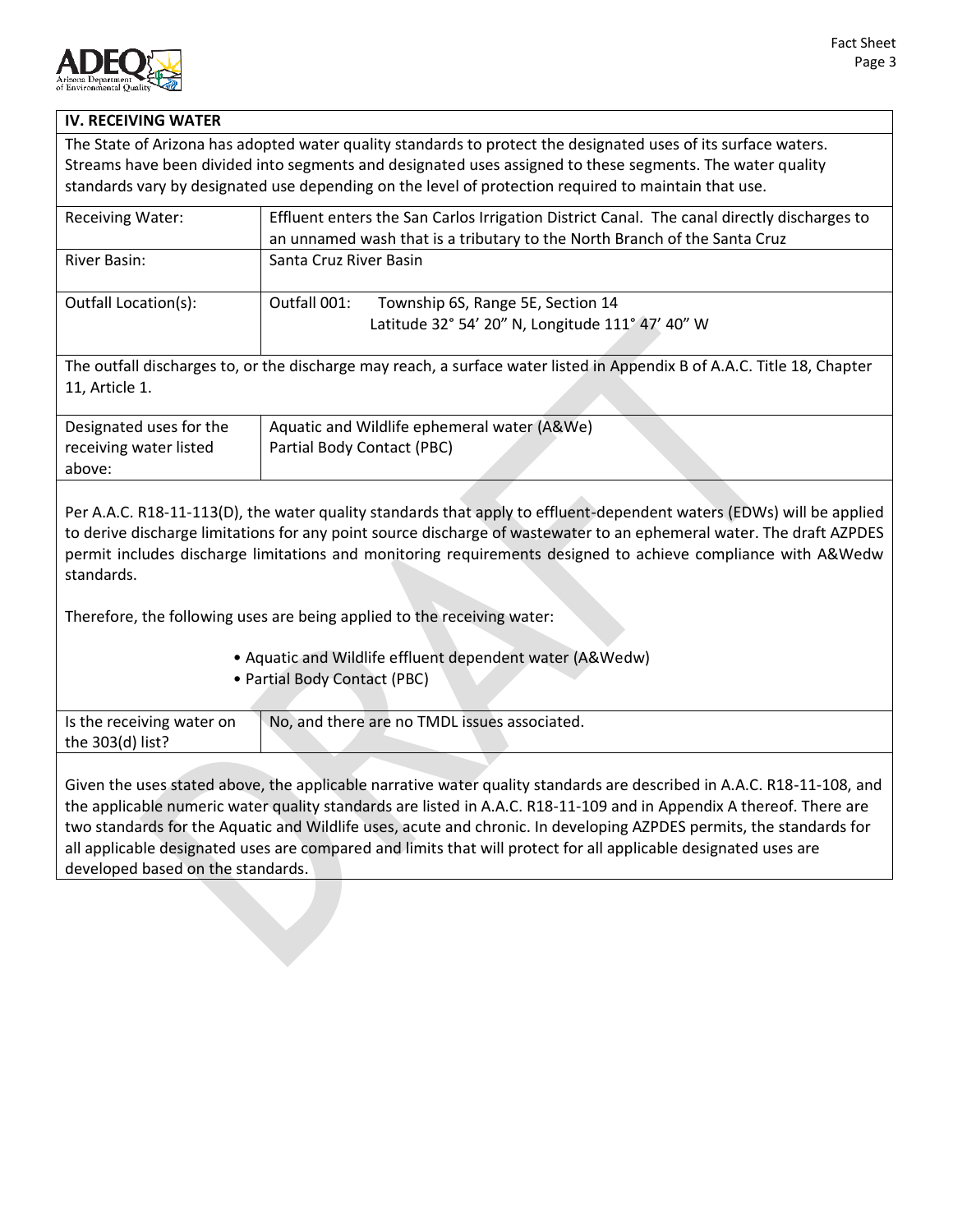

### **V. DESCRIPTION OF DISCHARGE**

Because the facility is in operation and discharges have occurred, effluent monitoring data are available. The following is the measured effluent quality reported in the application.

| <b>Parameters</b>                   | <b>Units</b> | <b>Maximum Daily Discharge Concentration</b> |
|-------------------------------------|--------------|----------------------------------------------|
| Biochemical Oxygen Demand (BOD)     | mg/L         | 5.5                                          |
| <b>Total Suspended Solids (TSS)</b> | mg/L         | $<$ 10                                       |
| <b>Total Organic Carbon (TOC)</b>   | mg/L         | 6.3                                          |
| Temperature (winter)                | °C           | 27                                           |
| Temperature (summer)                | °С           | 34                                           |
| pH                                  | S.U.         | 8.4                                          |

| VI. STATUS OF COMPLIANCE WITH THE EXISTING AZPDES PERMIT |                                                                                |  |  |
|----------------------------------------------------------|--------------------------------------------------------------------------------|--|--|
| Date of most recent                                      | 12/14/2018; no potential violations were noted as a result of this inspection. |  |  |
| inspection:                                              |                                                                                |  |  |
| DMR files reviewed:                                      | 11/2014 through 08/2019                                                        |  |  |
| Lab reports reviewed:                                    | 11/2014 through 07/2019                                                        |  |  |
| <b>DMR Exceedances:</b>                                  | Selenium (June 2017). No other exceedances were noted.                         |  |  |
| NOVs issued:                                             | None                                                                           |  |  |
| NOVs closed:                                             | N/A                                                                            |  |  |
| Compliance orders:                                       | <b>None</b>                                                                    |  |  |

|                                        | <b>VII. PROPOSED PERMIT CHANGES</b>                                                                                                                        |                                                                                            |                                                                                                                           |  |  |  |
|----------------------------------------|------------------------------------------------------------------------------------------------------------------------------------------------------------|--------------------------------------------------------------------------------------------|---------------------------------------------------------------------------------------------------------------------------|--|--|--|
|                                        |                                                                                                                                                            | The following table lists the major changes from the previous permit in this draft permit. |                                                                                                                           |  |  |  |
| <b>Parameter</b>                       | <b>Existing Permit</b><br><b>Proposed permit</b><br><b>Reason for change</b>                                                                               |                                                                                            |                                                                                                                           |  |  |  |
| <b>Reporting Location</b>              | Mail in hard copies of<br>DMRs and other<br>attachments                                                                                                    | DMRs and other reports to<br>be submitted electronically<br>through myDEQ portal           | Language added to support<br>the NPDES electronic DMR<br>reporting rule that became<br>effective on December 21,<br>2015. |  |  |  |
| Outfall 001 Latitude and<br>Longitude  | Inaccurate Lat/Long<br>provide                                                                                                                             | <b>Corrected Lat/Long Errors</b>                                                           | Typographical error                                                                                                       |  |  |  |
| <b>Permit Effluent Limits</b><br>Table | Permit contains two tables<br>for effluent limits; Table 1a<br>for chronic discharges and<br>Table 1b for acute only<br>discharges for existing<br>permit. | Table 1b for acute only<br>discharges removed.                                             | Facility routinely<br>discharges so chronic<br>standards apply.                                                           |  |  |  |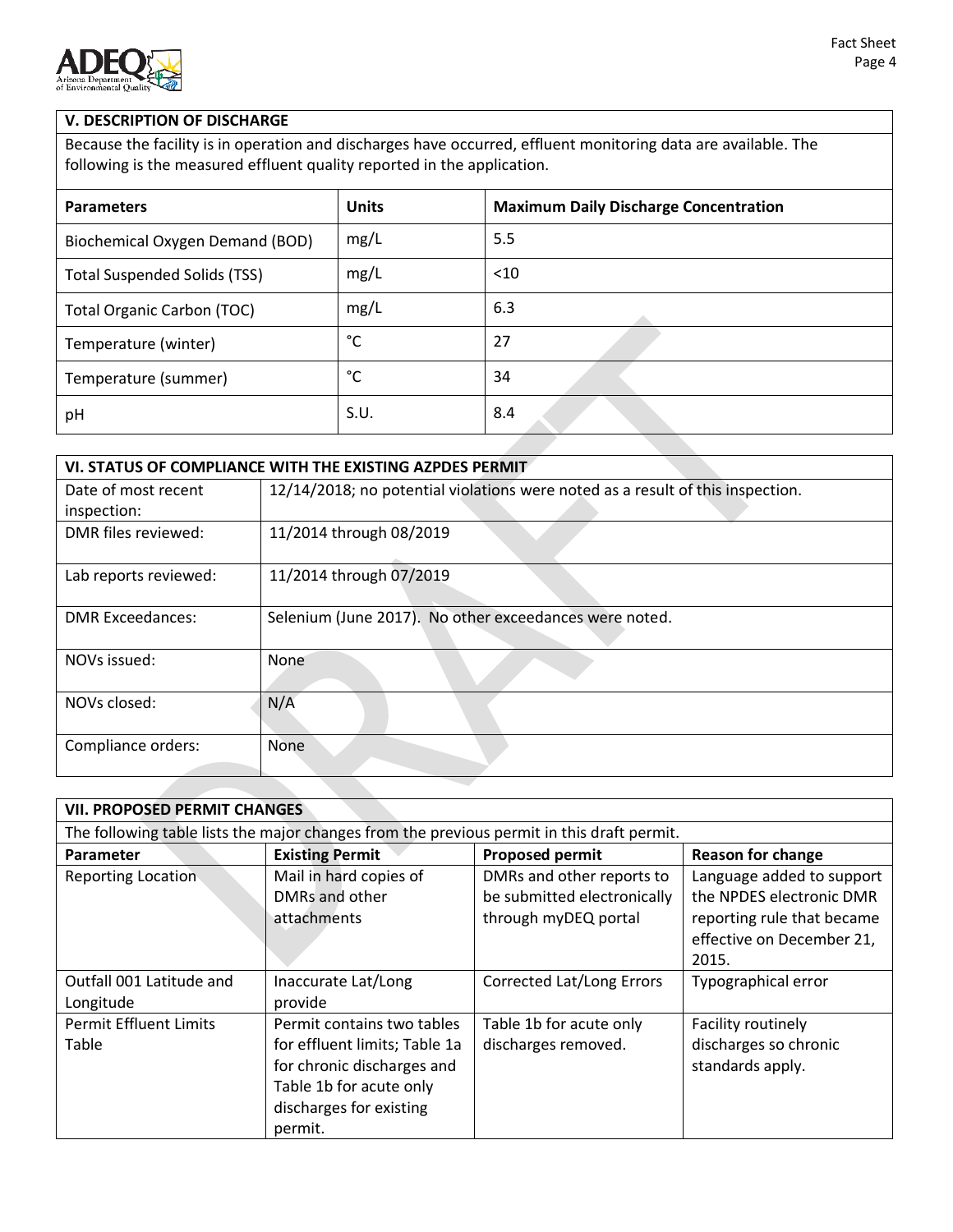

### **VII. PROPOSED PERMIT CHANGES**

| The following table lists the major changes from the previous permit in this draft permit. |                        |                            |                                                                                  |  |
|--------------------------------------------------------------------------------------------|------------------------|----------------------------|----------------------------------------------------------------------------------|--|
| <b>Parameter</b>                                                                           | <b>Existing Permit</b> | <b>Proposed permit</b>     | <b>Reason for change</b>                                                         |  |
| Antimony, Arsenic,                                                                         | Assessment level       | Monitoring Required for    | No reasonable potential for                                                      |  |
| Cadmium, Nickel, Silver,                                                                   |                        | Discharge Characterization | an exceedance of a water                                                         |  |
| and Thallium                                                                               |                        |                            | quality standard.                                                                |  |
| Ammonia                                                                                    | Limit                  | Discharge Characterization | No reasonable potential for<br>an exceedance of a water<br>quality standard.     |  |
| Lead and Zinc                                                                              | Assessment level       | Limit is Set               | Reasonable potential for<br>an exceedance of a water<br>quality standard exists. |  |

Anti-backsliding considerations – "Anti-backsliding" refers to statutory (Section 402(o) of the Clean Water Act) and regulatory (40 CFR 122.44(l)) requirements that prohibit the renewal, reissuance, or modification of an existing NPDES permit that contains effluent limits for Ammonia, permit conditions, or standards that are less stringent than those established in the previous permit. The rules and statutes do identify exceptions to these circumstances where backsliding is acceptable. This permit has been reviewed and drafted with consideration of anti-backsliding concerns. Limits for the following parameter have been removed from the permit because evaluation of current data allows the conclusion that no reasonable potential (RP) for an exceedance of a standard exists:

This is considered allowable backsliding under 303(d)(4). The effluent limitations in the current permit for these two parameters were based on state standards, the respective receiving waters are in attainment for these parameters, and the revisions are consistent with antidegradation requirements. See Section XII for information regarding antidegradation requirements.

### **VIII. DETERMINATION OF DISCHARGE LIMITATIONS and ASSESSMENT LEVELS**

When determining what parameters need monitoring and/or limits included in the draft permit, both technologybased and water quality-based criteria were compared and the more stringent criteria applied.

**Technology-based Limitations:** There are no promulgated technology-based limits for a salty snack food manufacturing facility with an advanced water treatment system such as the Frito-Lay Casa Grande Facility. However, it has been demonstrated that this technology allows for efficient removal of potato and com solids, starch recovery operations byproducts, and oily wastewater. Based on a review of the data submitted by the applicant and using best professional judgment (BPJ), technology-based effluent limitations (TBEL) have been re-established in the permit based on secondary treatment standards for wastewater treatment plants for BOD, TSS, and pH. Additionally, oil & grease will be monitored with a TBEL based on BPJ. The average monthly limit of 10 mg/L and daily maximum of 15 mg/L are commonly accepted values that can be achieved by properly operated and maintained wastewater treatment plants. This level is also considered protective of the narrative standard at A.A.C. R1 8-11-108(B).

**Numeric Water Quality Standards**: As outlined in A.A.C. R18-11-109 and Appendix A:

Per 40 CFR 122.44(d)(1)(ii), (iii) and (iv), discharge limits must be included in the permit for parameters with "reasonable potential" (RP), that is, those known to be or expected to be present in the effluent at a level that could potentially cause any applicable numeric water quality standard to be exceeded. RP refers to the possibility, based on the statistical calculations using the data submitted, or consideration of other factors to determine whether the discharge may exceed the Water Quality Standards. The procedures used to determine RP are outlined in the *Technical Support Document for Water Quality-based Toxics Control (TSD)* (EPA/505/2-90-001). In most cases, the highest reported value for a parameter is multiplied by a factor (determined from the variability of the data and number of samples) to determine a "highest estimated value". This value is then compared to the lowest applicable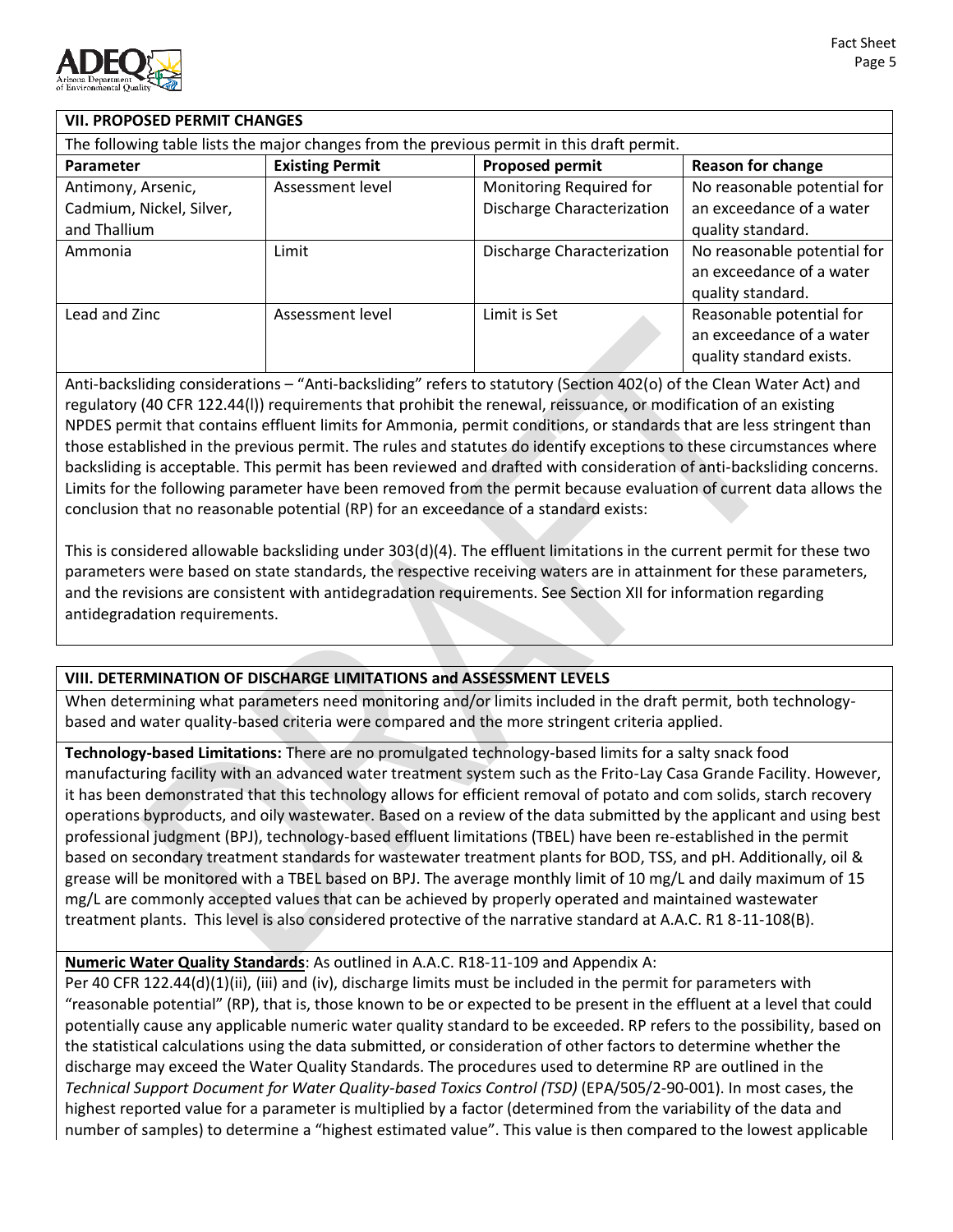

### **VIII. DETERMINATION OF DISCHARGE LIMITATIONS and ASSESSMENT LEVELS**

Water Quality Standard for the receiving water. If the value is greater than the standard, RP exists and a water quality-based effluent limitation (WQBEL) is required in the permit for that parameter. RP may also be determined from BPJ based on knowledge of the treatment facilities and other factors. The basis for the RP determination for each parameter with a WQBEL is shown in the table below.

The proposed permit limits were established using a methodology developed by EPA. Long Term Averages (LTA) were calculated for each designated use and the lowest LTA was used to calculate the average monthly limit (AML) and maximum daily limit (MDL) necessary to protect all uses. This methodology takes into account criteria, effluent variability, and the number of observations taken to determine compliance with the limit and is described in Chapter 5 of the TSD. Limits based on A&W criteria were developed using the "two-value steady state wasteload allocation" described on page 99 of the TSD. When the limit is based on human health criteria, the monthly average was set at the level of the applicable standard and a daily maximum limit was determined as specified in Section 5.4.4 of the TSD.

#### **Mixing Zone**

Arizona water quality rules require that water quality standards be achieved without mixing zones unless the permittee applies and is approved for a mixing zone. Since the receiving stream for this discharge is ephemeral prior to the discharge, no water is available for a mixing zone and all water quality criteria are applied at end-of pipe. This means that the effluent concentration must meet stream standards.

### **Assessment Levels (ALs)**

ALs are listed in Part I.B of the permit. An AL differs from a discharge limit in that an exceedance of an AL is not a permit violation. Instead, ALs serve as triggers, alerting the permitting authority when there is cause for re-evaluation of RP for exceeding a water quality standard, which may result in new permit limitations. The AL numeric values also serve to advise the permittee of the analytical sensitivity needed for meaningful data collection. Trace substance monitoring is required when there is uncertain RP (based on non-detect values or limited datasets) or a need to collect additional data or monitor treatment efficacy on some minimal basis. A reopener clause is included in the draft permit should future monitoring data indicate water quality standards are being exceeded.

The requirement to monitor for these parameters is included in the draft permit according to A.A.C. R18-11-104(C) and Appendix A. ALs listed for each parameter were calculated in the same manner that a limit would have been calculated (see Numeric Water Quality Standards Section above).

### **Hardness**

The permittee is required to sample hardness as  $CaCO<sub>3</sub>$  at the same time the trace metals are sampled because the water quality standards for some metals are calculated using the water hardness values. The hardness value of 189 mg/L (the average hardness of the discharge as supplied in the application) was used to calculate the applicable water quality standards and any assessment levels or limits for the hardness dependent metals (cadmium, chromium III, copper, lead, nickel, silver and zinc).

### **Whole Effluent Toxicity (WET)**

WET testing is required in the draft permit (Parts I.C and IV) to evaluate the discharge according to the narrative toxic standard in A.A.C. R18-11-108(A)(5), as well as whether the discharge has RP for WET per 40 CFR 122.44(d)(iv).

WET testing for chronic and/or acute toxicity is required. The requirement to conduct chronic toxicity testing is contingent upon the frequency or duration of discharges. Since completion of the chronic WET test requires a minimum of three samples be taken for renewals, the chronic WET test is not required during any given monitoring period in which the discharge does not occur over seven consecutive calendar days and is not repeated more frequently than every thirty days.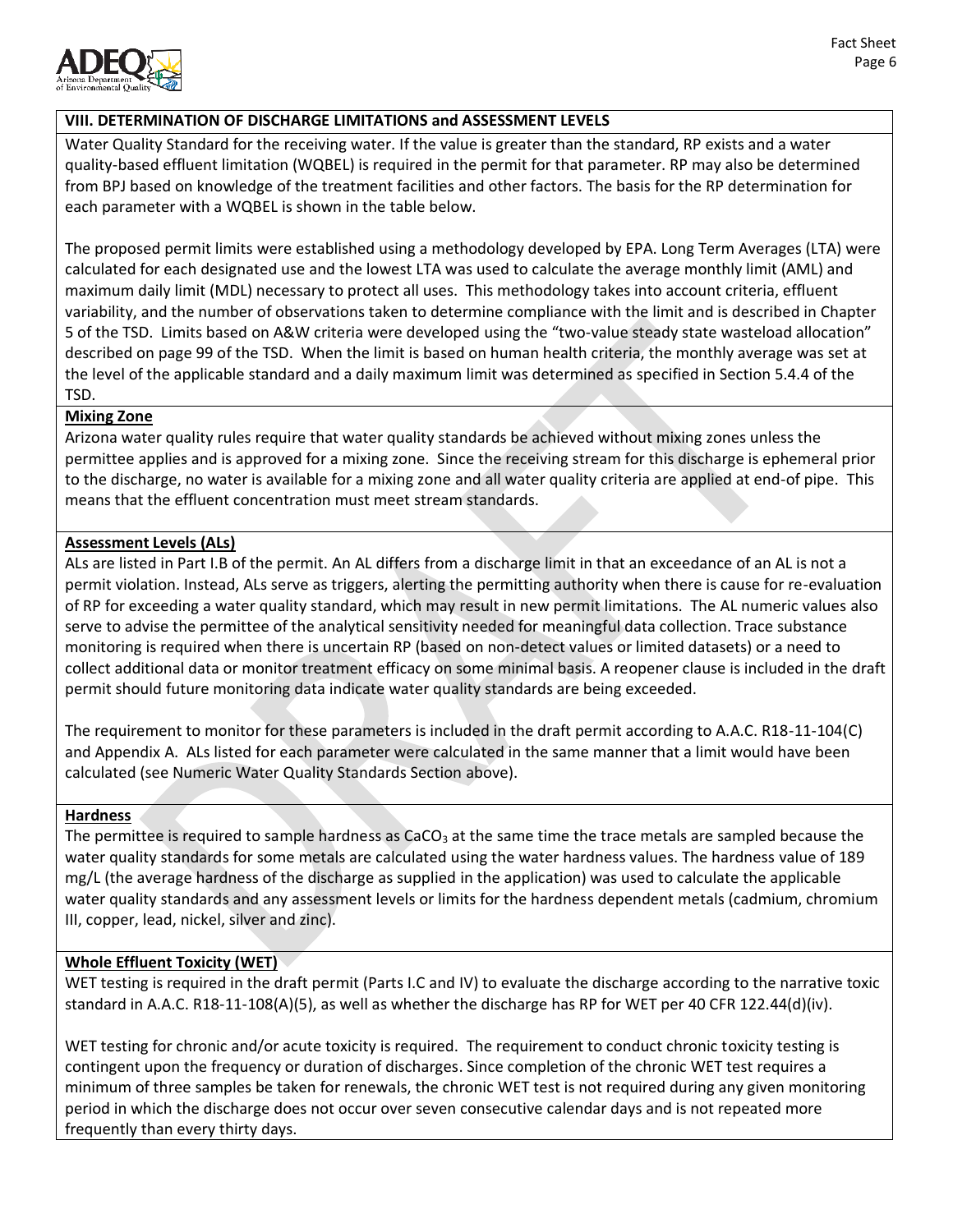

### **VIII. DETERMINATION OF DISCHARGE LIMITATIONS and ASSESSMENT LEVELS**

WET testing for chronic / acute toxicity shall be conducted using the following three surrogate species:

- *Ceriodaphnia dubia* (water flea) for evaluating toxicity to invertebrates
- *Pimephales promelas* (fathead minnow) for evaluating toxicity to vertebrates
- *Pseudokirchneriella subcapitata* (formerly known as *Selenastrum capricornutum or Raphidocelis subcapitata)* (a green alga) – for evaluating toxicity to plant life

ADEQ does not have a numeric standard for Whole Effluent Toxicity. However, ADEQ adopted the EPA recommended chronic toxicity benchmark of 1.0 TUc for a four day exposure period. Using this benchmark, the limitations and/or action levels for WET included in the draft permit were calculated in accordance with the methods specified in the *TSD*. The species chosen for WET testing are as recommended in the *TSD* and in *Regions 9 & 10 Guidance for Implementing Whole Effluent Toxicity Testing Programs*.

An exceedance of a limit or action level will trigger follow-up testing to determine if effluent toxicity is persistent. If toxicity above a limit or action level is found in a follow-up test, the permittee will be required to conduct a Toxicity Reduction Evaluation (TRE) and possibly a Toxicity Identification Evaluation (TIE) to identify the source of toxicity and reduce toxicity. These conditions are required to ensure that toxicants are not discharged in amounts that are toxic to organisms [A.A.C. R18-11-108(A)(5)]. A reopener clause is included in accordance with 40 CFR Parts 122 and 124 and AAC R18-9-B906.

The draft permit requires 24-hour composite samples be collected for WET testing. WET sampling must coincide with testing for all the parameters in Parts I.A and B of the draft permit, when testing of those parameters is required, to aid in the determination of the cause of toxicity if toxicity is detected. Additional procedural requirements for the WET test are included in the proposed permit.

The required WET monitoring frequency for this facility is consistent with the WET testing frequency required for facilities with a similar design flow. The draft permit requires WET test results to be reported on discharge monitoring reports and submittal of the full WET lab report to ADEQ.

### **Discharge Characterization (DC)**

In addition to monitoring for parameters assigned either a limit or an AL, sampling is required to assess the presence of pollutants in the discharge at certain minimum frequencies for additional suites of parameters, whether the facility is discharging or not. This monitoring is specified in Tables 4.a. through 4.b., *Discharge Characterization Testing,* as follows:

- Table 4.a. General Chemistry and Microbiology: ammonia, BOD-5, *E. coli*, total residual chlorine (TRC), dissolved oxygen, total Kjeldahl nitrogen (TKN), nitrate/nitrite, oil and grease, pH, phosphorus, temperature, total dissolved solids (TDS), and total suspended solids (TSS)
- Table 4.b. Selected Metals, Hardness, Cyanide, and WET

NOTE: Some parameters listed in Tables 4.a. and 4.b. are also listed in Tables 1 or 2. In this case, the data from monitoring under Tables 1 or 2 may be used to satisfy the requirements of Tables 4.a. and / or 4.b., provided the specified sample types are the same. In the event the facility does not discharge to a water of the U.S. during the life of the permit, EC monitoring of representative samples of the effluent is still required.

The purpose of EC monitoring is to characterize the effluent and determine if the parameters of concern are present in the discharge and at what levels. This monitoring will be used to assess RP per 40 CFR 122.44(d)(1)(iii)). EC monitoring is required in accordance with 40 CFR 122.43(a), 40 CFR 122.44(i), and 40 CFR 122.48(b) as well as A.R.S. §49-203(A)(7). If pollutants are noted at levels of concern during the permit term, this permit may also be reopened to add related limits or conditions.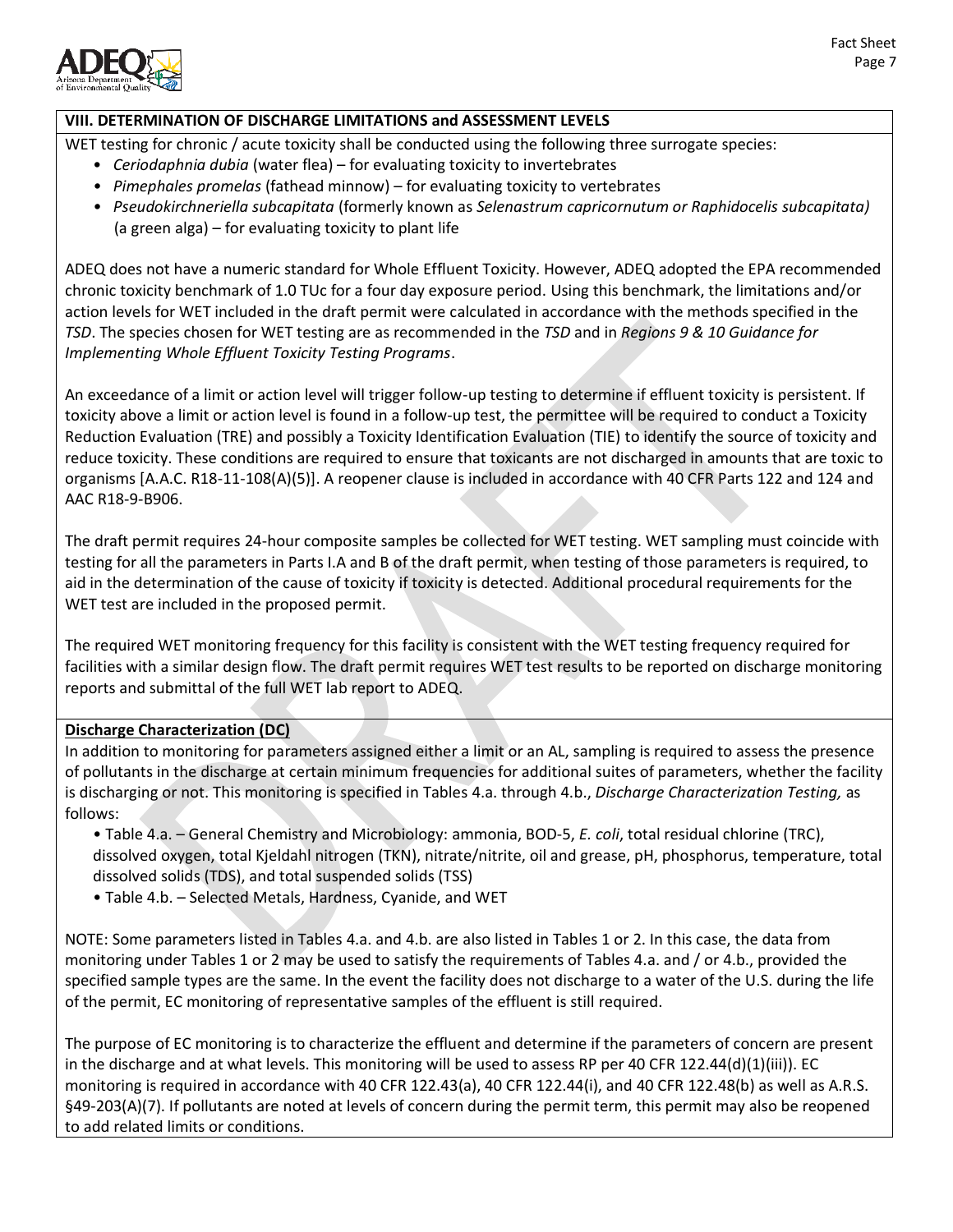

### **VIII. DETERMINATION OF DISCHARGE LIMITATIONS and ASSESSMENT LEVELS**

### **Permit Limitations and Monitoring Requirements**

The table that follows summarizes the parameters that are limited in the permit and the rationale for that decision. Also included are the parameters that require monitoring without any limitations or that have not been included in the permit at all and the basis for those decisions. The corresponding monitoring requirements are shown for each parameter. In general, the regulatory basis for monitoring requirements is per 40 CFR §122.44(i) *Monitoring requirements,* and 40 CFR §122.48(b), *Required monitoring*; all of which have been adopted by reference in A.A.C. R18-9-A905, *AZPDES Program Standards*.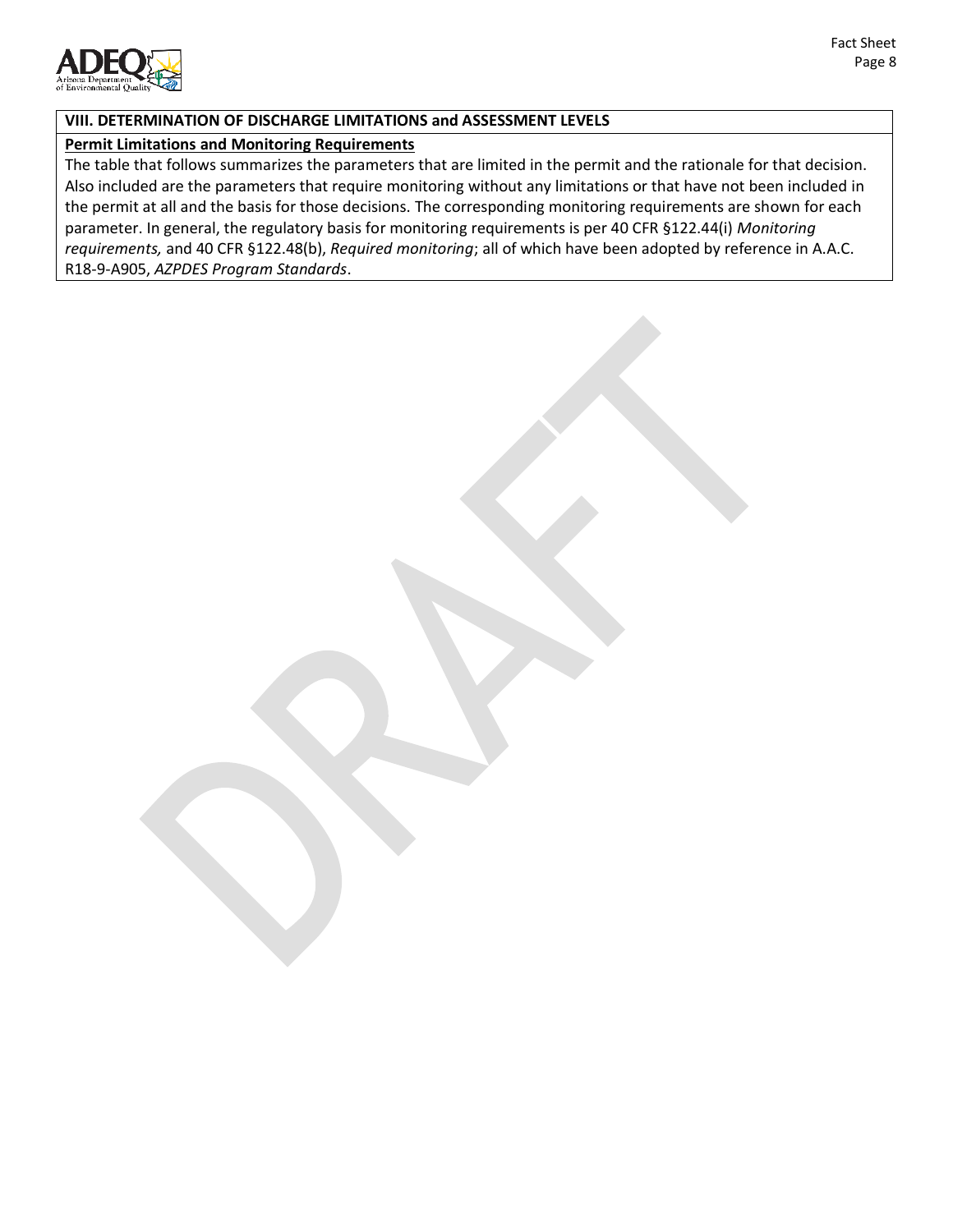

| Parameter                                                                              | Lowest Standard / Designated Use                                                                                                             | <b>Maximum</b><br><b>Reported Daily</b><br>Value | No. of<br><b>Samples</b>       | <b>Estimated</b><br><b>Maximum</b><br>Value | <b>RP Determination</b>                                          | Proposed Monitoring Requirement/ Rationale (1)                                                                                                                                                                                                                                                                                                                                                                                                                                                                 |
|----------------------------------------------------------------------------------------|----------------------------------------------------------------------------------------------------------------------------------------------|--------------------------------------------------|--------------------------------|---------------------------------------------|------------------------------------------------------------------|----------------------------------------------------------------------------------------------------------------------------------------------------------------------------------------------------------------------------------------------------------------------------------------------------------------------------------------------------------------------------------------------------------------------------------------------------------------------------------------------------------------|
| Flow                                                                                   |                                                                                                                                              |                                                  | $\sim$ $\sim$ $\sim$           | $ -$                                        | $\sim$ $\sim$ $\sim$                                             | Discharge flow is to be monitored on a continual basis<br>using a flow meter.                                                                                                                                                                                                                                                                                                                                                                                                                                  |
| <b>Biological Oxygen</b><br>Demand (BOD) and<br><b>Total Suspended</b><br>Solids (TSS) | 30 mg/L 30-day average<br>45 mg/L 7-day average/<br>BPJ Technology-based limits                                                              | BOD: 5.5 mg/L<br>TSS: <10 mg/L                   | <b>BOD: 7</b><br><b>TSS: 4</b> | N/A                                         | <b>TBELs for BOD</b><br>and TSS are<br>included based<br>on BPJ. | Monitoring for influent and effluent BOD and TSS to be<br>conducted using composite samples of the influent and<br>the effluent. The sample type required was chosen to be<br>representative of the discharge. The requirement to<br>monitor influent BOD and suspended solids is included to<br>assess compliance with the 85% removal requirement in<br>this permit. At least one sample must coincide with WET<br>testing to aid in the determination of the cause of<br>toxicity, if toxicity is detected. |
| Chlorine, Total<br>Residual (TRC)                                                      | 11 µg/L/ A&Wedw chronic                                                                                                                      | N/A                                              | No Data                        | N/A                                         | No RP (BPJ)                                                      | Monitoring is not required. The discharge is from a food<br>processing facility and is not expected to contain TRC.                                                                                                                                                                                                                                                                                                                                                                                            |
| E. coli                                                                                | 30-day geometric mean:<br>126 cfu /100 mL (4 sample<br>minimum)<br>Single sample maximum:<br>575 cfu /100 mL/ PBC                            | N/A                                              | No Data                        | N/A                                         | No RP (BPJ)                                                      | Monitoring is not required.                                                                                                                                                                                                                                                                                                                                                                                                                                                                                    |
| pH                                                                                     | Minimum: 6.5<br>Maximum: 9.0<br>A&Wedw and PBC<br>A.A.C. R18-11-109(B)<br>Minimum: 6.0<br>Maximum: 9.0<br><b>BPJ Technology-based limits</b> | 8.4                                              | 14                             | N/A                                         | <b>WQBEL or TBEL is</b><br>always applicable<br>to WWTPs.        | pH is to be monitored using a discrete sample of the<br>effluent and a WQBEL is set. 40 CFR Part 136 specifies<br>that grab samples must be collected for pH. At least one<br>sample must coincide with WET testing to aid in the<br>determination of the cause of toxicity if toxicity is<br>detected. pH sampling must also coincide with ammonia<br>sampling when required.                                                                                                                                 |
| Temperature                                                                            | No applicable numeric standard                                                                                                               | 34ºC                                             | 15                             | N/A                                         | N/A                                                              | Effluent temperature is to be monitored for effluent<br>characterization by discrete sample. 40 CFR Part 136<br>specifies that discrete samples must be collected for<br>temperature. Temperature sampling must also coincide<br>with ammonia sampling when required.                                                                                                                                                                                                                                          |
| Ammonia                                                                                | Standard varies with temperature<br>and pH                                                                                                   | $1$ mg/L<br>$(<$ WQS $)$                         | 55                             | N/A                                         | No RP                                                            | Monitoring required for discharge characterization.                                                                                                                                                                                                                                                                                                                                                                                                                                                            |
| Nutrients (Total<br>Nitrogen and Total<br>Phosphorus)                                  | No applicable standards                                                                                                                      | N/A                                              | N/A                            | N/A                                         | N/A                                                              | Monitoring required for discharge characterization.                                                                                                                                                                                                                                                                                                                                                                                                                                                            |
| Oil & Grease                                                                           | BPJ Technology-Based Level of 10<br>mg/L monthly average and 15 mg/L<br>daily maximum                                                        | 40 mg/L                                          | 18                             | N/A                                         | <b>RP Exists</b>                                                 | Monitoring required and a limit remains in the permit.                                                                                                                                                                                                                                                                                                                                                                                                                                                         |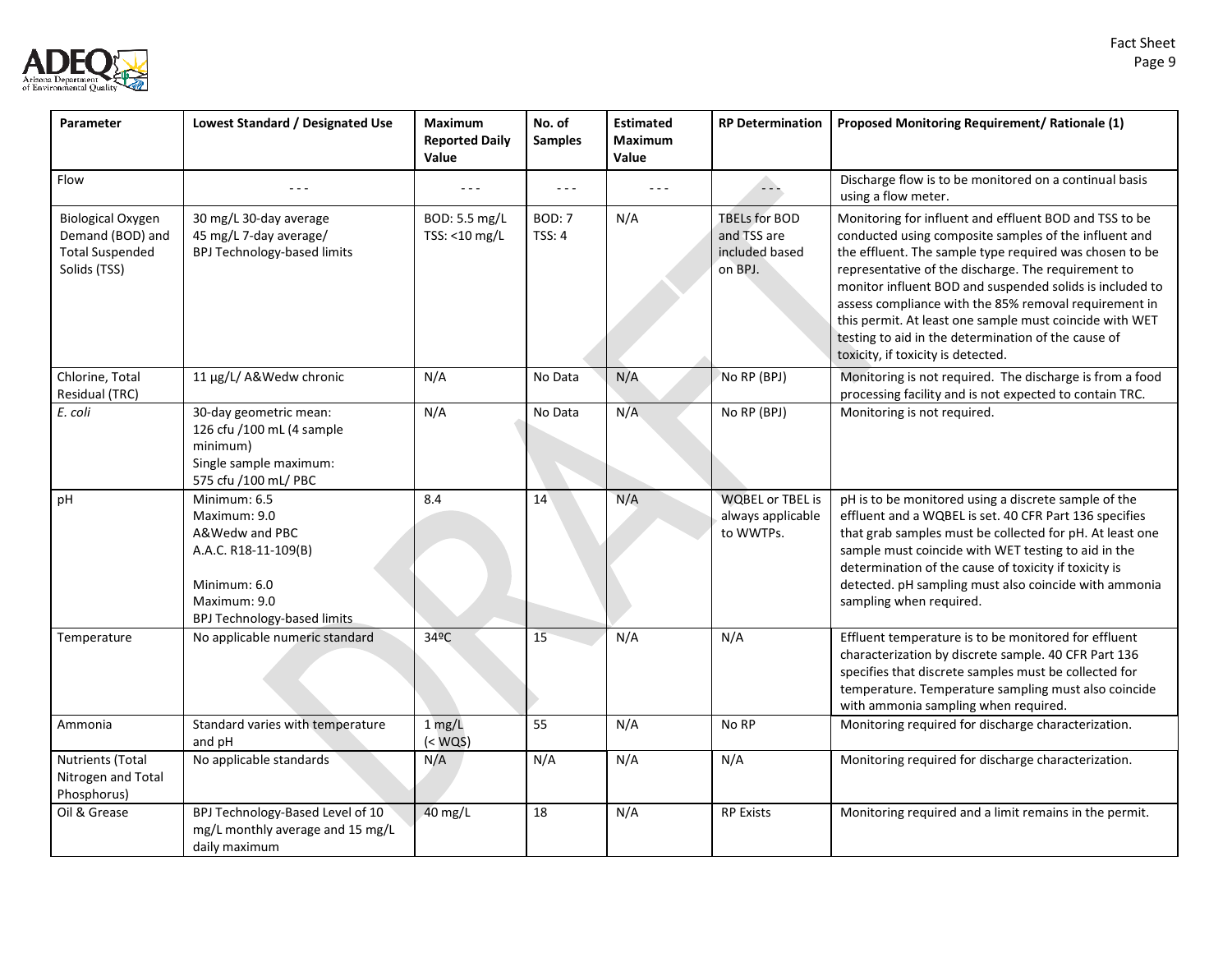

| Parameter        | Lowest Standard / Designated Use                                                                     | <b>Maximum</b><br><b>Reported Daily</b><br>Value | No. of<br><b>Samples</b> | <b>Estimated</b><br><b>Maximum</b><br>Value | <b>RP Determination</b>        | Proposed Monitoring Requirement/ Rationale (1)                                                                                                                                                                                                                                           |
|------------------|------------------------------------------------------------------------------------------------------|--------------------------------------------------|--------------------------|---------------------------------------------|--------------------------------|------------------------------------------------------------------------------------------------------------------------------------------------------------------------------------------------------------------------------------------------------------------------------------------|
| Antimony         | 600 µg/L/ A&Wedw chronic                                                                             | $0.12 \mu g/L$                                   | 16                       | $0.3 \mu g/L$                               | No RP                          | Monitoring required for discharge characterization.                                                                                                                                                                                                                                      |
| Arsenic          | 150 µg/L/ A&Wedw chronic                                                                             | $1 \mu g/L$                                      | 16                       | $2.5 \mu g/L$                               | No RP                          | Monitoring required for discharge characterization.                                                                                                                                                                                                                                      |
| Beryllium        | 5.3 µg/L/ A&Wedw chronic                                                                             | $<$ 5 µg/L                                       | 16                       | N/A                                         | No RP                          | Monitoring required for discharge characterization.                                                                                                                                                                                                                                      |
| Cadmium (2)      | 3.6 µg/L/ A&Wedw chronic                                                                             | $0.37 \mu g/L$                                   | 16                       | $0.93 \mu g/L$                              | No RP                          | Monitoring required for discharge characterization.                                                                                                                                                                                                                                      |
| Chromium (Total) | 100 μg/L/ PBC                                                                                        | $7.3 \mu g/L$                                    | 16                       | $18.3 \mu g/L$                              | No RP                          | Monitoring required as an indicator parameter for<br>Chromium VI.                                                                                                                                                                                                                        |
| Chromium VI      | 11 µg/L/ A&Wedw chronic                                                                              | $<$ 2.5 $\mu$ g/L                                | $\overline{7}$           | N/A                                         | No RP                          | Monitoring required for discharge characterization.                                                                                                                                                                                                                                      |
| Copper (2)       | 15 µg/L/ A&Wedw chronic                                                                              | $110 \mu g/L$                                    | 24                       | $242 \mu g/L$                               | <b>RP Exists</b>               | Monitoring is required and a WQBEL remains.                                                                                                                                                                                                                                              |
| Cyanide          | 9.7 µg/L/ A&Wedw chronic                                                                             | $<$ 25 $\mu$ g/L                                 | 21                       | N/A                                         | No RP                          | Monitoring required for discharge characterization.                                                                                                                                                                                                                                      |
| Hardness (5)     | No applicable standard. Hardness is<br>used to determine standards for<br>specific metal parameters. | 370 mg/L                                         | 30                       | N/A                                         | N/A                            | A&W standards for cadmium, chromium III, copper, lead,<br>nickel, silver and zinc used for RP determinations were<br>based on the average discharge hardness value of 189<br>mg/L. Monitoring for hardness is required whenever<br>monitoring for hardness dependent metals is required. |
| Hydrogen Sulfide | 2 µg/L/ A&Wedw chronic                                                                               | <500 µg/L                                        | $\overline{2}$           | N/A                                         | RP Indeterminate<br>(High LOQ) | Monitoring is required for sulfides as an indicator<br>parameter for hydrogen sulfide. If sulfides are detected,<br>monitoring for hydrogen sulfide is required for the<br>remainder of the permit term.                                                                                 |
| Iron             | 1,000 ug/L / A&Wedw chronic                                                                          | 250 µg/L                                         | $\sqrt{2}$               | 575 µg/L                                    | No RP                          | Monitoring is required for discharge characterization.                                                                                                                                                                                                                                   |
| Lead $(2)$       | 5.0 µg/L / A&Wedw chronic                                                                            | $4.2 \mu g/L$                                    | 22                       | $9.2 \mu g/L$                               | <b>RP Exists</b>               | Monitoring is required and a WQBEL is set.                                                                                                                                                                                                                                               |
| Mercury          | 0.01 µg/L/ A&Wedw chronic                                                                            | $< 0.1 \mu g/L$                                  | 21                       | N/A                                         | RP Indeterminate<br>(High LOQ) | Monitoring required and an assessment level remains in<br>the permit.                                                                                                                                                                                                                    |
| Nickel (2)       | 89 µg/L/ A&Wedw chronic                                                                              | $4.8 \mu g/L$                                    | 6                        | $18.3 \mu g/L$                              | No RP                          | Monitoring required for discharge characterization.                                                                                                                                                                                                                                      |
| Selenium         | 2 µg/L/ A&Wedw chronic                                                                               | $1.1 \mu g/L$                                    | 23                       | $2.4 \mu g/L$                               | <b>RP Exists</b>               | Monitoring required and a WQBEL remains in the permit.                                                                                                                                                                                                                                   |
| Silver (2)       | 9.6 µg/L/ A&Wedw acute                                                                               | $< 0.2 \mu g/L$                                  | 6                        | N/A                                         | No RP                          | Monitoring required for discharge characterization.                                                                                                                                                                                                                                      |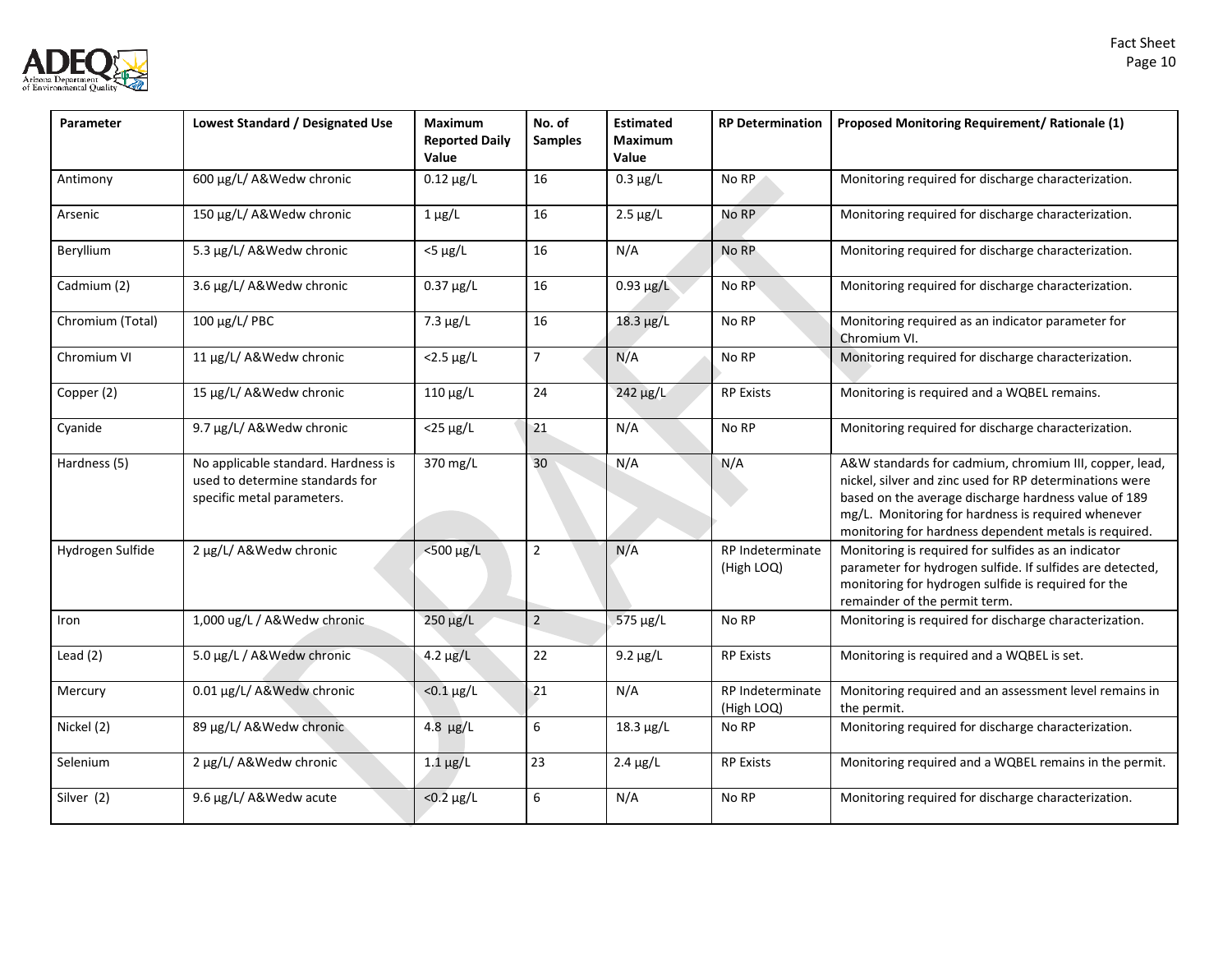



| Parameter                        | Lowest Standard / Designated Use            |                                             | Maximum<br><b>Reported Daily</b><br>Value | No. of<br><b>Samples</b> | <b>Estimated</b><br>Maximum<br>Value | <b>RP Determination</b> | Proposed Monitoring Requirement/ Rationale (1)                                                                                                                                      |
|----------------------------------|---------------------------------------------|---------------------------------------------|-------------------------------------------|--------------------------|--------------------------------------|-------------------------|-------------------------------------------------------------------------------------------------------------------------------------------------------------------------------------|
| <b>Sulfides</b>                  | 100 μg/L/ A&Wedw acute                      |                                             | $<$ 25 µg/L                               | 9                        | N/A                                  | N/A                     | Indicator parameter for hydrogen sulfide. Monitoring<br>required. If sulfides are detected, monitoring for<br>hydrogen sulfide is required for the remainder of the<br>permit term. |
| Thallium                         | 75 µg/L/ PBC                                |                                             | $0.55 \mu g/L$                            | 22                       | 1.2 $\mu$ g/L                        | No RP                   | Monitoring required for discharge characterization.                                                                                                                                 |
| Zinc $(2)$                       | 202 µg/L/ A&Wedw acute and<br>chronic       |                                             | $1,200 \mu g/L$                           | 17                       | $2,880 \,\mu g/L$                    | <b>RP Exists</b>        | Monitoring required and a WQBEL is set.                                                                                                                                             |
|                                  |                                             |                                             |                                           |                          |                                      |                         |                                                                                                                                                                                     |
| Whole Effluent<br>Toxicity (WET) | No toxicity<br>(A.A.C. R18-11-<br>108(A)(6) | Pseudo-<br>kirchneriella<br>subcapitata (3) | 1 TU <sub>c</sub>                         | 3                        | N/A                                  | RP Indeterminate        | Monitoring required and an action level remains in the<br>permit.                                                                                                                   |
|                                  |                                             | Pimephales<br>promelas                      | 1 TUc                                     |                          | N/A                                  | RP Indeterminate        | Monitoring required and an action level remains in the<br>permit.                                                                                                                   |
|                                  |                                             | Ceriodaphnia<br>dubia                       | 1 TUc                                     | 3                        | N/A                                  | <b>RP</b> Indeterminate | Monitoring required and an action level remains in the<br>permit.                                                                                                                   |

#### Footnotes:

(1) The monitoring frequencies are as specified in the permit.

(2) Hardness-dependent metal - the standard is for this parameter is based on the average hardness value of the effluent or receiving water as indicated above.

(3) Formerly known as *Selenastrum capricornutum or Raphidocelis subcapitata.*

(4) An AIR will be calculated by dividing effluent ammonia concentration by the applicable standard using the receiving water pH and temperature.

(5) Data also considers previous term data to calculate average hardness.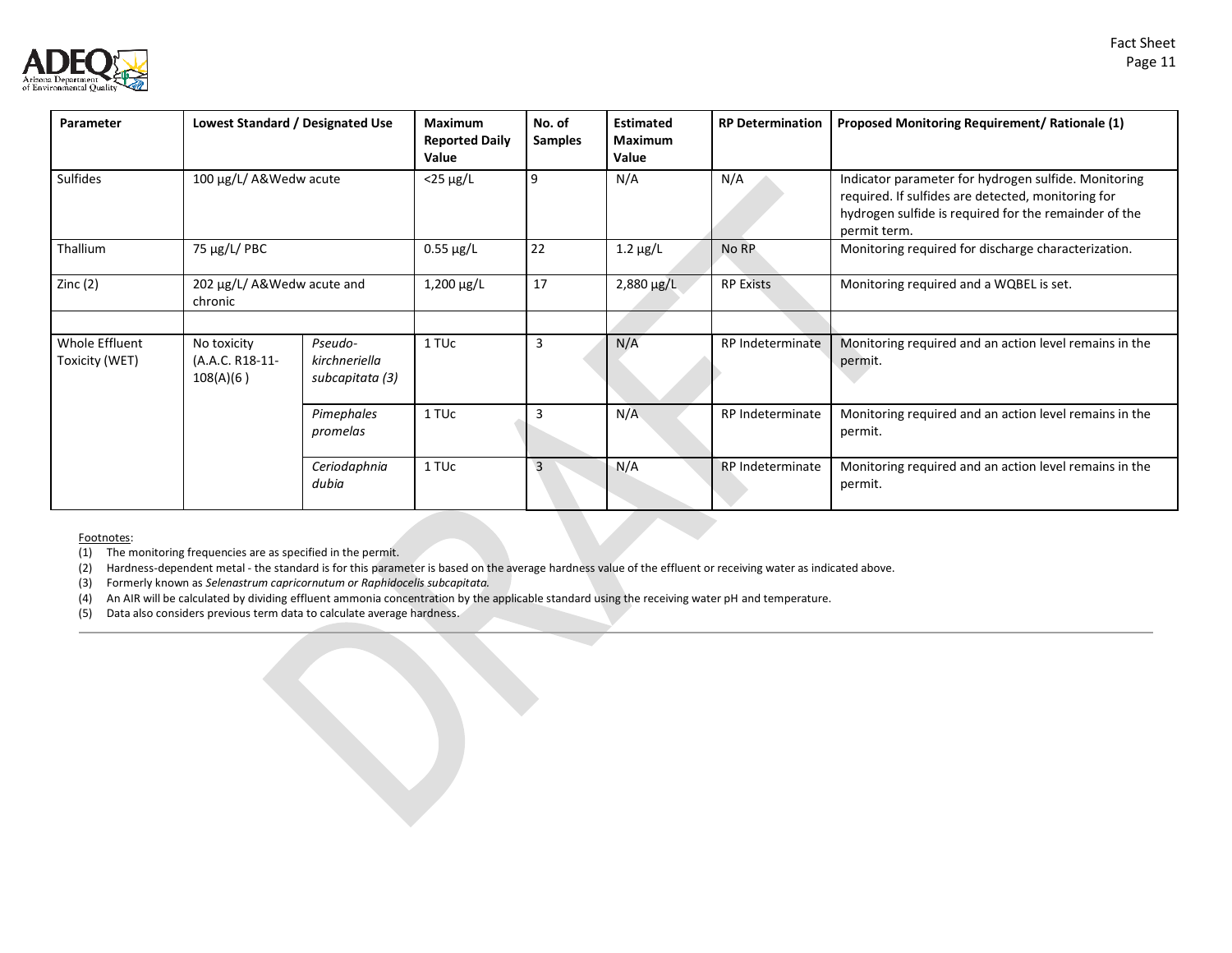

## **VIII. NARRATIVE WATER QUALITY STANDARDS**

All narrative limitations in A.A.C. R18-11-108 that are applicable to the receiving water are included in Part I, Sections E and F of the draft permit.

## **IX. MONITORING AND REPORTING REQUIREMENTS** (Part II of Permit)

Section 308 of the Clean Water Act and 40 CFR Part 122.44(i) require that monitoring be included in permits to determine compliance with effluent limitations. Additionally, monitoring may be required to gather data for future effluent limitations or to monitor effluent impacts on receiving water quality.

Monitoring frequencies are based on the nature and effect of the pollutant, as well as a determination of the minimum sampling necessary to adequately monitor the facility's performance. Monitoring frequencies for some parameters may be reduced in subsequent permits if all monitoring requirements have been met and the limits or ALs for those parameters have not been exceeded during the first permit term.

For the purposes of this permit, a "24-hour composite" sample has been defined as a flow-proportioned mixture of not less than three discrete samples (aliquots) obtained at equal time intervals over a 24-hour period. The volume of each aliquot shall be directly proportional to the discharge flow rate at the time of sampling.

These criteria for composite sampling are included in order to obtain samples that are representative of the discharge given the potential variability in the duration, frequency and magnitude of discharges from this facility.

Discrete (i.e., grab) samples are specified in the permit for parameters that for varying reasons are not amenable to compositing.

Monitoring locations are specified in the permit (Part I.A and Part II.A.1) in order to ensure that representative samples of the influent and effluent are consistently obtained.

The requirements in the permit pertaining to Part II, Monitoring and Reporting, are included to ensure that the monitoring data submitted under this permit is accurate in accordance with 40 CFR 122.41(e). The permittee has the responsibility to determine that all data collected for purposes of this permit meet the requirements specified in this permit and is collected, analyzed, and properly reported to ADEQ.

The permit (Part II.A.3) requires the permittee to keep a Quality Assurance (QA) manual at the facility, describing sample collection and analysis processes; the required elements of the QA manual are outlined.

Reporting requirements for monitoring results are detailed in Part II, Sections B.1 and 2 of the permit, including completion and submittal of Discharge Monitoring Reports (DMRs), Ammonia Data Logs, and AZPDES Flow Record forms.

The permittee is responsible for conducting all required monitoring and reporting the results to ADEQ on DMRs or as otherwise specified in the permit.

### **Electronic reporting**

The US EPA has published a final regulation that requires electronic reporting and sharing of Clean Water Act National Pollutant Discharge Elimination System (NPDES) program information instead of the current paper-based reporting (Federal Register, Vol. 80, No. 204, October 22, 2015). Beginning December 21, 2016 (one year after the effective date of the regulation), the Federal rule required permittees to make electronic submittals of any monitoring reports and forms called for in their permits. ADEQ has created an online portal called myDEQ that allows users to submit their discharge monitoring reports and other applicable reports required in the permit.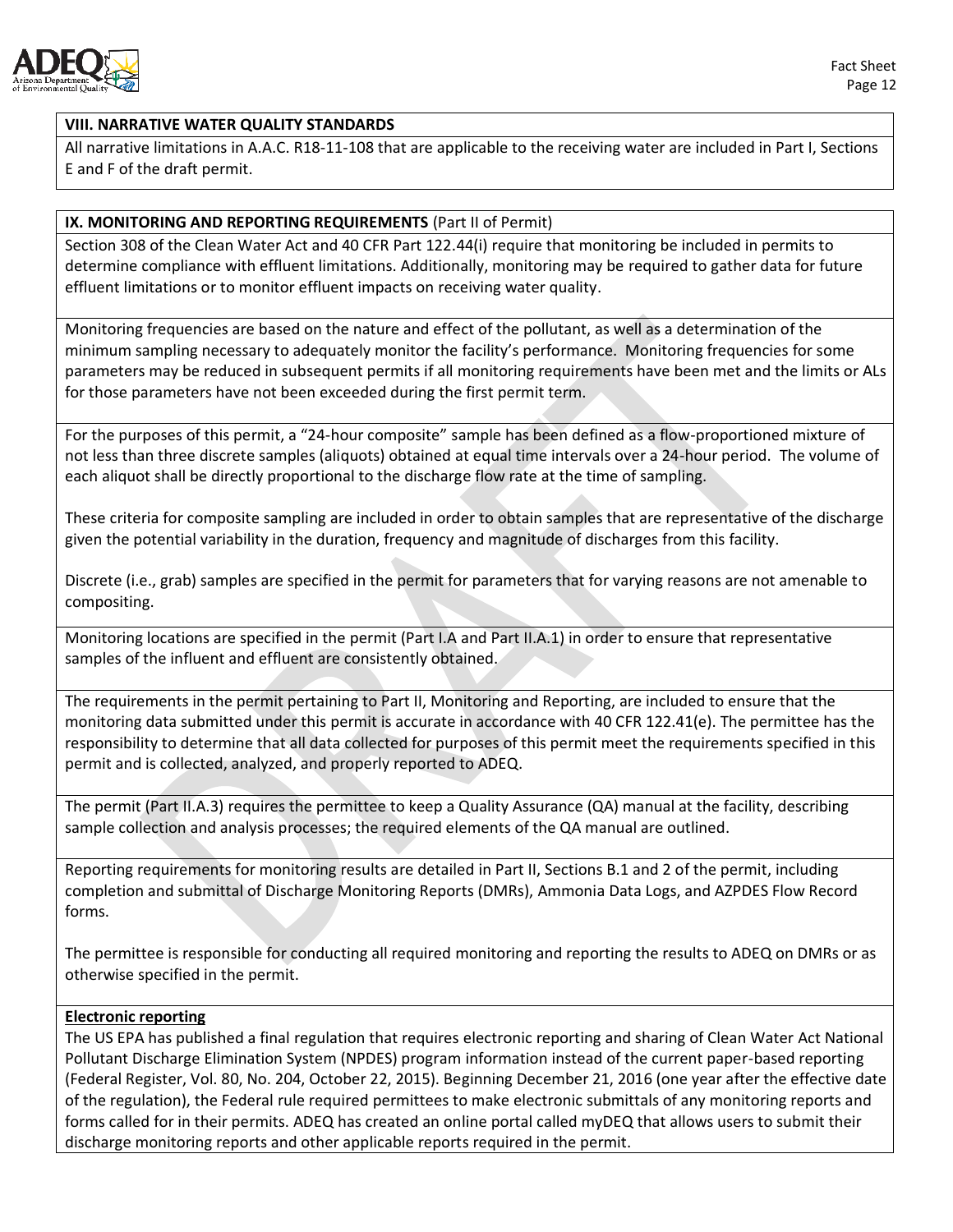

### **IX. MONITORING AND REPORTING REQUIREMENTS** (Part II of Permit)

The permit also requires annual submittal of an Ammonia Data Log that records the results for temperature, pH, and ammonia samples and date of sampling (Part II.B.3). Because the ammonia standards in 18 A.A.C. 11, Article 1, Appendix A are contingent upon the pH and temperature at the time of sampling for ammonia, the permittee must determine the applicable ammonia standard using the ammonia criteria table(s) and calculate the Ammonia Impact Ratio for that ammonia sample result. The AIR is recorded on the DMR.

Requirements for retention of monitoring records are detailed in Part III.C.3 of the permit.

### **X. BIOSOLIDS REQUIREMENTS** (Part III in Permit)

Biosolids not applicable

### **XI. SPECIAL CONDITIONS** (Part V in Permit)

### **Permit Reopener**

This permit may be modified based on newly available information; to add conditions or limits to address demonstrated effluent toxicity; to implement any EPA-approved new Arizona water quality standard; or to reevaluate reasonable potential (RP), if assessment levels in this permit are exceeded [A.A.C. R18-9-B906 and 40 CFR Part 122.62 (a) and (b)].

### **XII. ANTIDEGRADATION**

Antidegradation rules have been established under A.A.C. R18-11-107 to ensure that existing surface water quality is maintained and protected. The discharge from the Frito-Lay Casa Grande Facility will be to an ephemeral wash which will become (for purposes of this permit) an effluent-dependent water. Except for flows resulting from rain events, the only water in the wash will be the effluent. Therefore, the discharge and the receiving water will normally be one and the same. Discharge quality limitations and monitoring requirements have been established under the proposed permit to ensure that the discharge will meet the applicable water quality standards. As long as the permittee maintains consistent compliance with these provisions, the designated uses of the receiving water will be presumed protected, and the facility will be deemed to meet currently applicable antidegradation requirements under A.A.C. R18-11-107.

### **XIII. STANDARD CONDITIONS**

Conditions applicable to all NPDES permits in accordance with 40 CFR, Part 122 are attached as an appendix to this permit.

### **XIV. ADMINISTRATIVE INFORMATION**

### **Public Notice (A.A.C. R18-9-A907)**

The public notice is the vehicle for informing all interested parties and members of the general public of the contents of a draft AZPDES permit or other significant action with respect to an AZPDES permit or application. The basic intent of this requirement is to ensure that all interested parties have an opportunity to comment on significant actions of the permitting agency with respect to a permit application or permit. This permit will be public noticed in a local newspaper after a pre-notice review by the applicant and other affected agencies.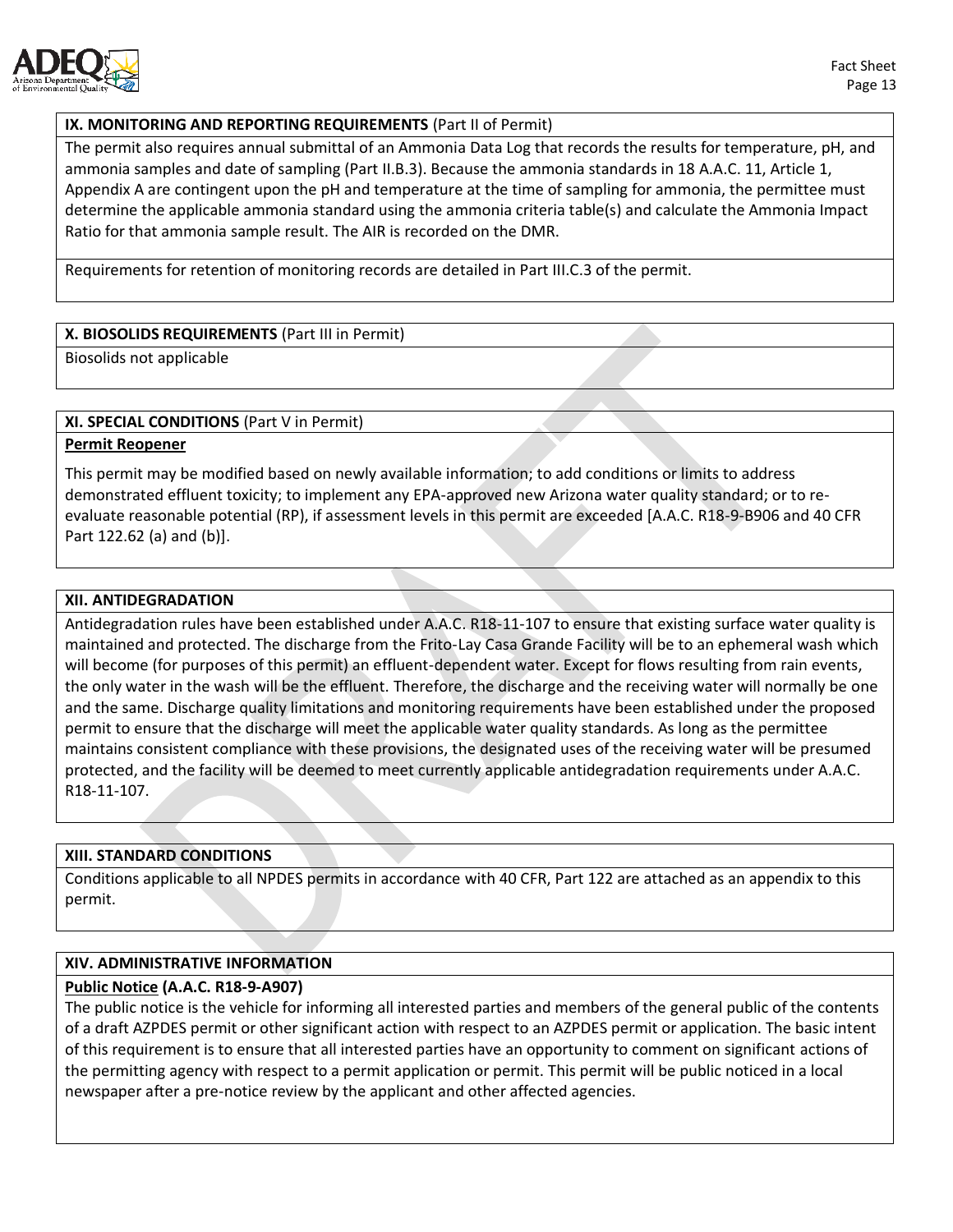

### **XIV. ADMINISTRATIVE INFORMATION**

#### **Public Comment Period (A.A.C. R18-9-A908)**

Rules require that permits be public noticed in a newspaper of general circulation within the area affected by the facility or activity and provide a minimum of 30 calendar days for interested parties to respond in writing to ADEQ. After the closing of the public comment period, ADEQ is required to respond to all significant comments at the time a final permit decision is reached or at the same time a final permit is actually issued.

#### **Public Hearing (A.A.C R18-9-A908(B))**

A public hearing may be requested in writing by any interested party. The request should state the nature of the issues proposed to be raised during the hearing. A public hearing will be held if the Director determines there is a significant amount of interest expressed during the 30-day public comment period, or if significant new issues arise that were not considered during the permitting process.

#### **EPA Review (A.A.C. R18-9-A908(C)**

A copy of this draft permit and any revisions made to this draft as a result of public comments received will be sent to EPA Region 9 for review. If EPA objects to a provision of the draft, ADEQ will not issue the permit until the objection is resolved.

#### **XV. ADDITIONAL INFORMATION**

Additional information relating to this proposed permit may be obtained from:

Arizona Department of Environmental Quality Water Quality Division – Surface Water Permits Unit Attn: Jessica Kohls 1110 West Washington Street Phoenix, Arizona 85007

Or by contacting Jessica Kohls at (602) 771 – 0391 or by e-mail a[t kohls.jessica@azdeq.gov.](mailto:kohls.jessica@azdeq.gov)

### **XVI. INFORMATION SOURCES**

While developing effluent limitations, monitoring requirements, and special conditions for the draft permit, the following information sources were used:

- 1. AZPDES Permit Application Forms 1 and 2C, received May 10, 2019, along with supporting data, facility diagram, and maps submitted by the applicant with the application forms.
- 2. Supplemental information to the application received by ADEQ on July 19, 2019 via phone conference.
- 3. ADEQ files on Frito-Lay Casa Grande WWTP.
- 4. ADEQ Geographic Information System (GIS) Web site*, Enforcement and Compliance History Online (ECHO) EPA Database, and documents submitted via the MyDEQ Electronic Portal.*
- 5. Information provided to ADEQ staff during a site visit to the facility location on December 14, 2018.
- 6. Arizona Administrative Code (AAC) Title 18, Chapter 11, Article 1, *Water Quality Standards for Surface Waters,* adopted December 31, 2016.